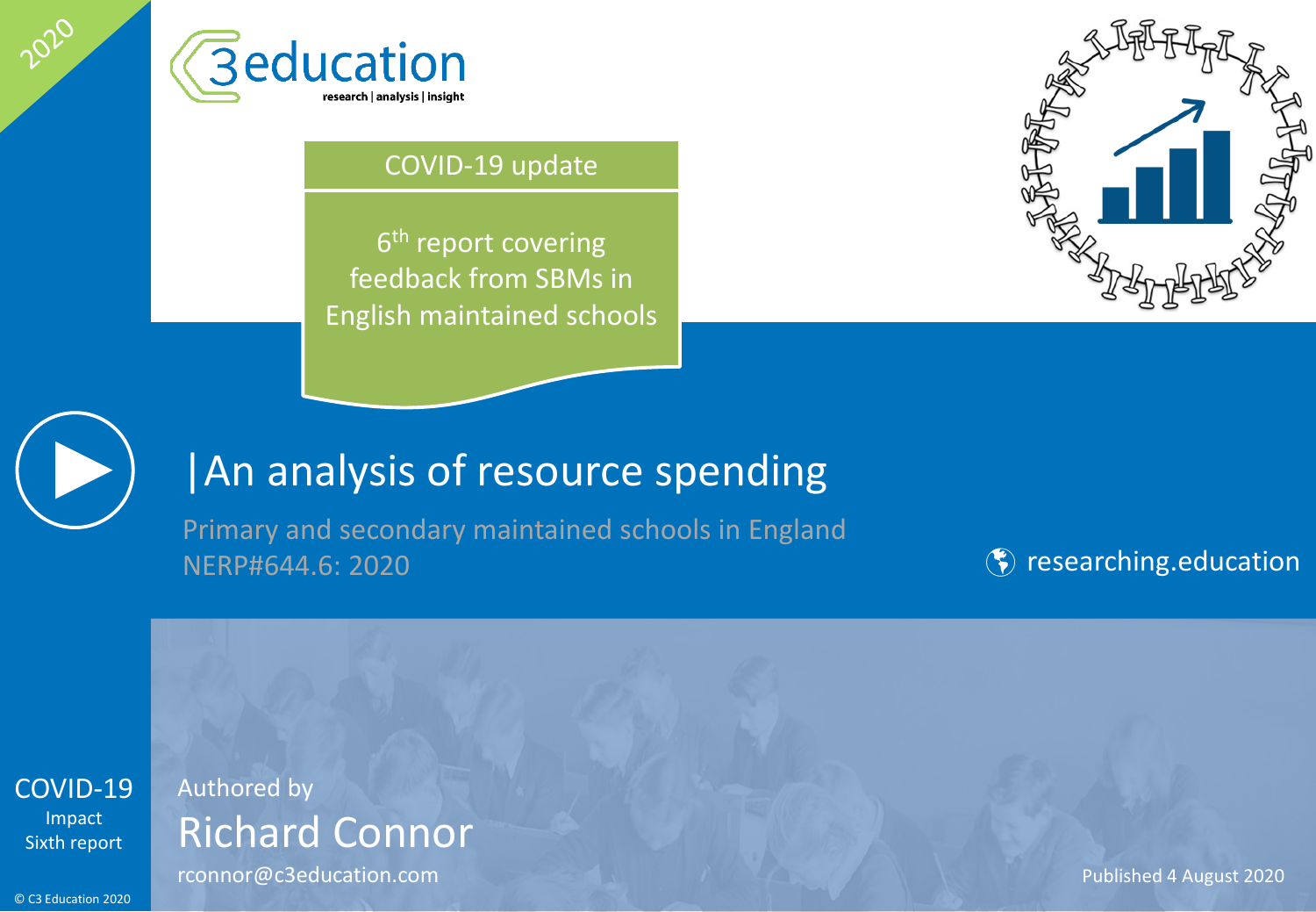





This market update primarily looks at historical information to highlight the changes in spending on ICT and non-ICT (traditional) resources.

The research was conducted between 20 July and 31 July and covers the period when schools have begun the process preparing to fully re-open in September.



[COVID-19](#page-2-0) Impact Sixth report

Intro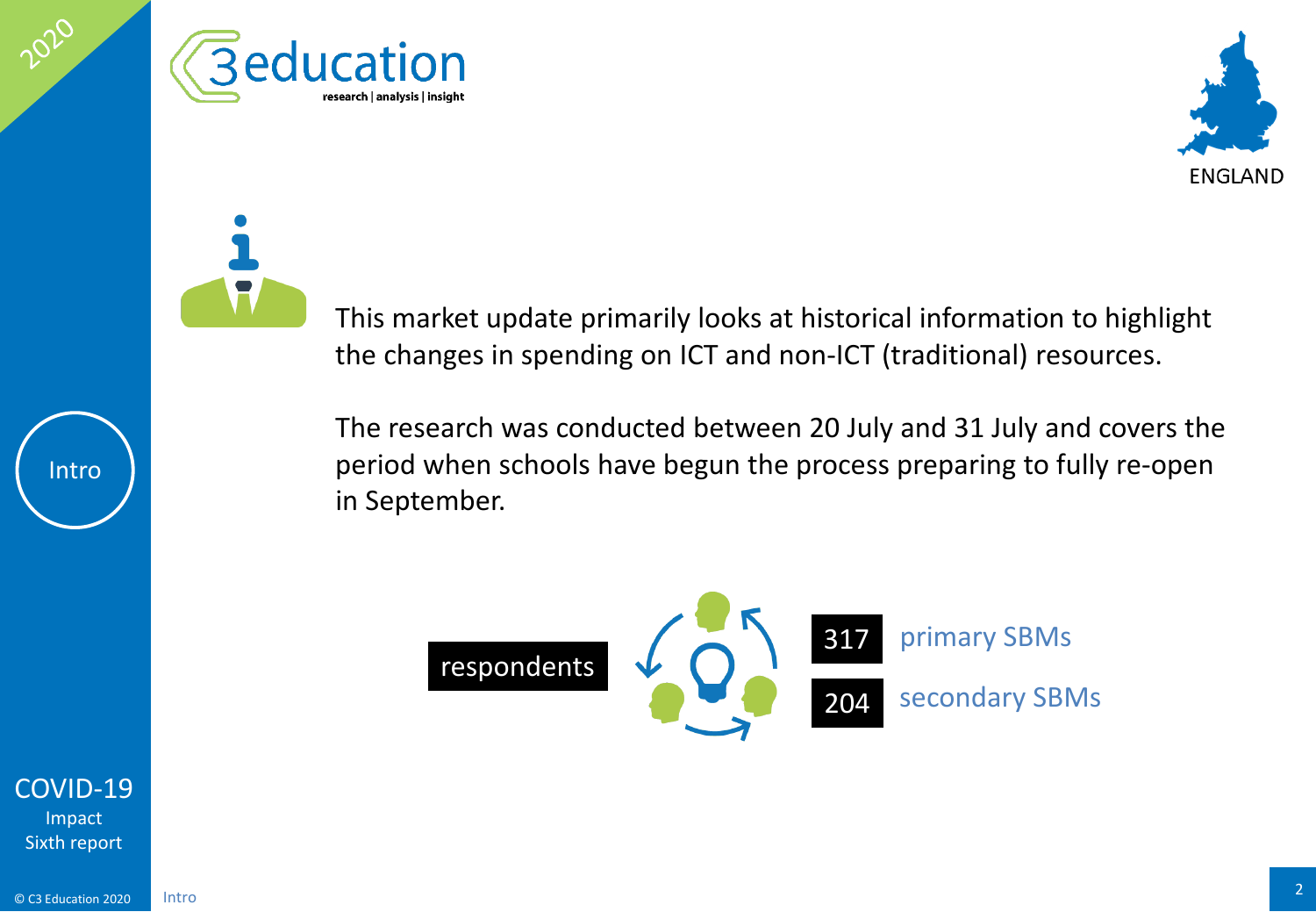<span id="page-2-0"></span>





Spending on resources in schools is not well documented outside of crude historical analysis of school outturn figures. Therefore, C3 Education has undertaken an analysis on a range of spending categories with school business managers. In this analysis we investigate the broad changes in ICT vs traditional resources since 2011/12. New data has now been gathered to update findings and provide an estimate for 2020/21.

The analysis covers maintained primary and secondary schools (authority and academies) in England. Digital content and blended learning resources (comprising both digital and printed resources are excluded).

Spending is recorded direct from school budgets and does not include resources delivered from centralised LA or MAT budgets that is not part of the standard individual school allocation.

#### [COVID-19](#page-2-0)

Impact Sixth report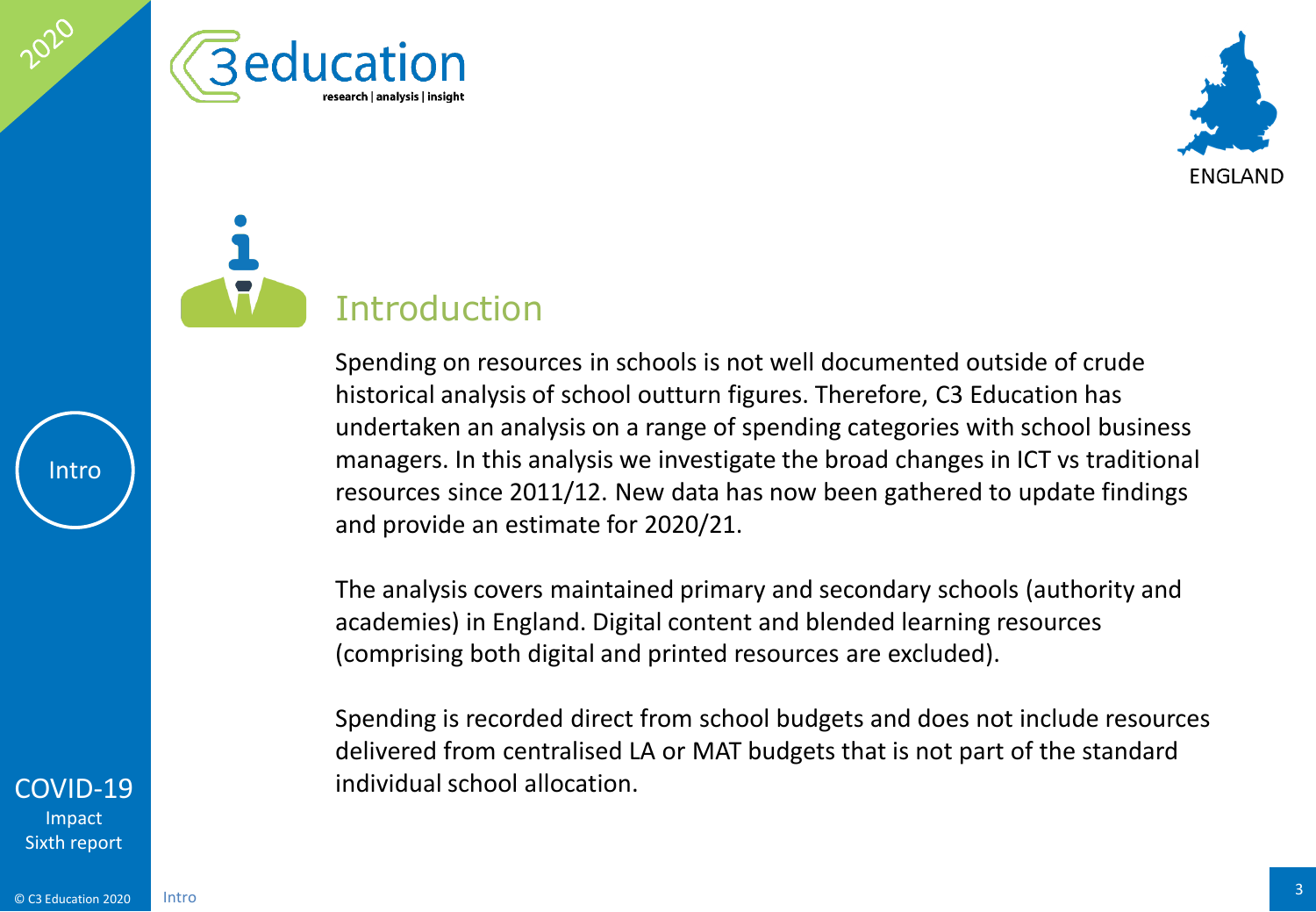





Traditional teaching aids and equipment covers the following categories:

- **Teaching aids and consumables**
- **Textbooks**
- **•** Other books and printed resources
- **Art and craft materials**
- **Design & technology equipment**
- Play and sports equipment
- **Laboratory/technical equipment**

#### ICT spending in this analysis covers the following categories:

- **Devices (non-admin)**
- **Networking and peripherals**
- System software solutions
- Other computing hardware (inc. admin devices)

# Intro

#### [COVID-19](#page-2-0)

Impact Sixth report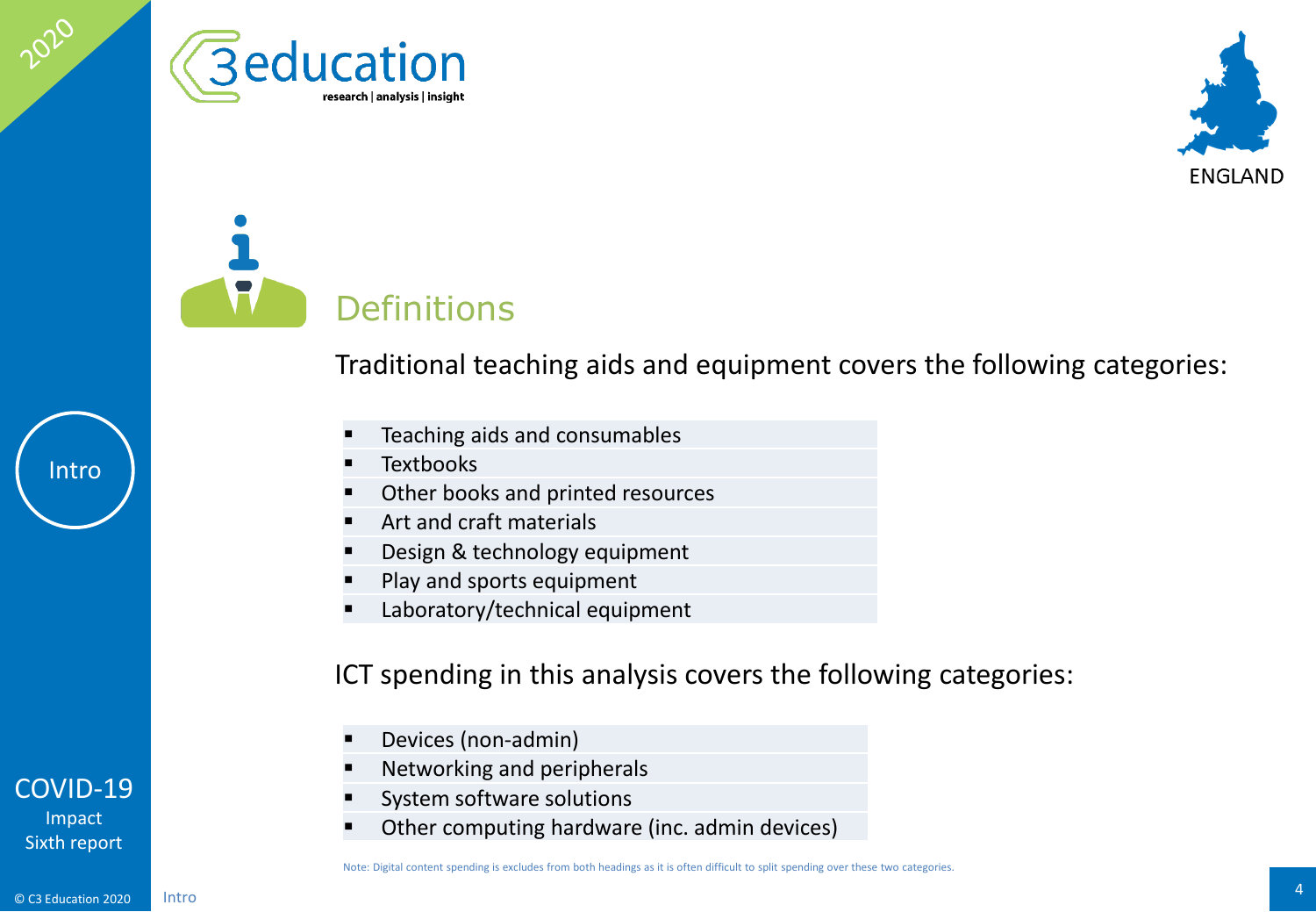





In recent years, most assessments have been that ICT resource growth has outpaced that of traditional teaching aids and equipment. The findings from school business managers in this report corroborates this outlook. While traditional teaching aids and equipment spending hardly moved between 2011/12 and 2018/19, ICT hardware and software spend averaged positive growth of more than +4% per annum (allowing for the peaks and troughs over this period. Growth in the secondary sector followed the same trend - even if it appears to be a little more muted in this analysis.

What we are likely to see this year and next is an extension of this disparity in spending direction. Both primary and secondary sector school business managers are indicating a deep reduction in spending on traditional teaching aids and equipment of around -4% per annum between 2018/19 and 2020/21. In contrast, the recent school disruption from COVID-19 and the focus on remote teaching and learning is likely to see ICT hardware and software spending expand by +7% per annum.

Exec

Impact Sixth report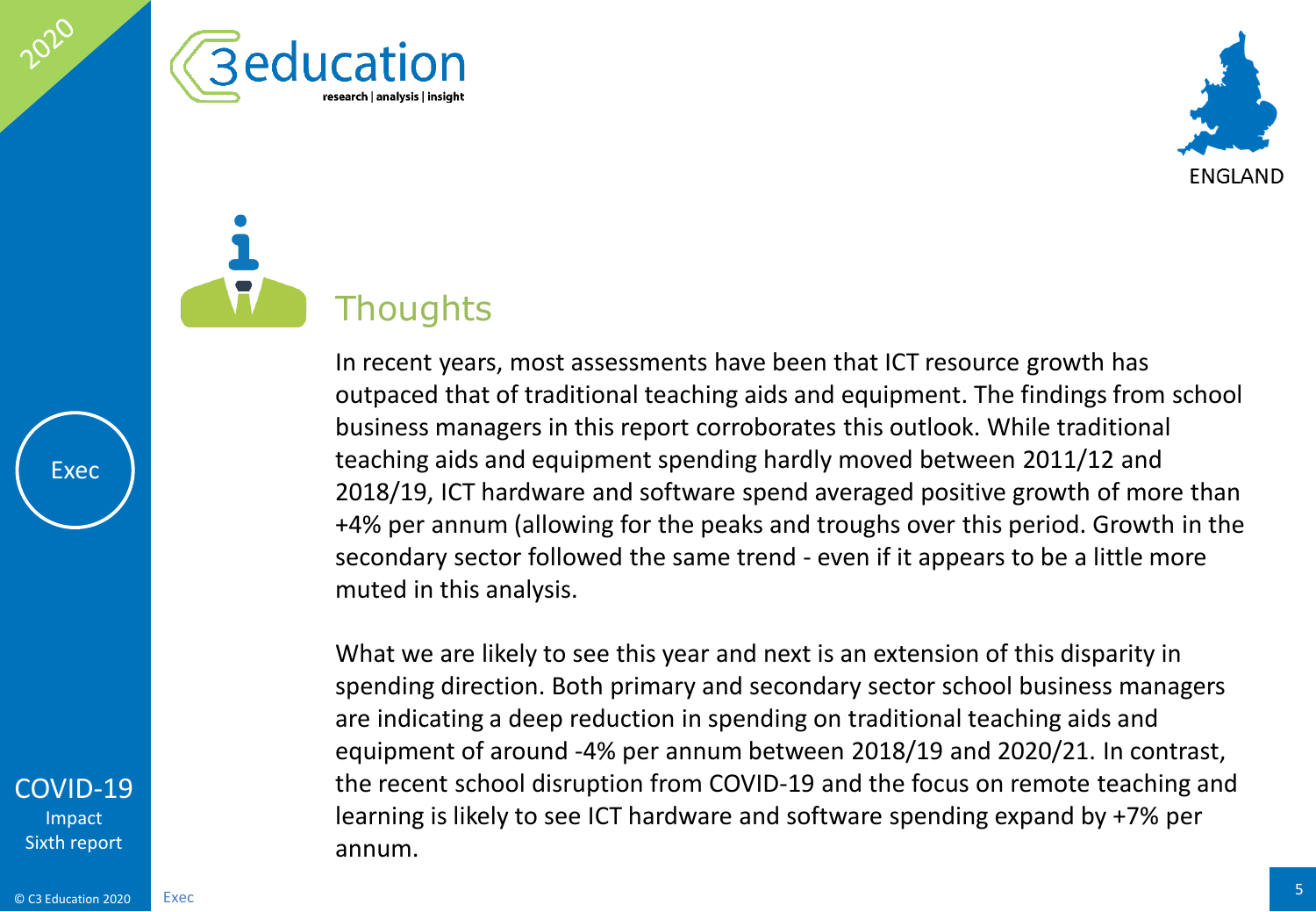





Whether we'll see a re-balancing once all schools move into the, hopefully postpandemic, period of 2021/22 is difficult to ascertain. However, what is clear is that schools will be spending appreciably more on technology than they did at the turn of the last decade - even allowing for inflation.

Responses from 600+ school business managers offer some interesting insights, but do note that this is a much smaller sample than we normally use for assessing market size and should be considered interim. Full data will be available in the annual BESA 'Resources in Schools' report, which will be published in January 2021.



Exec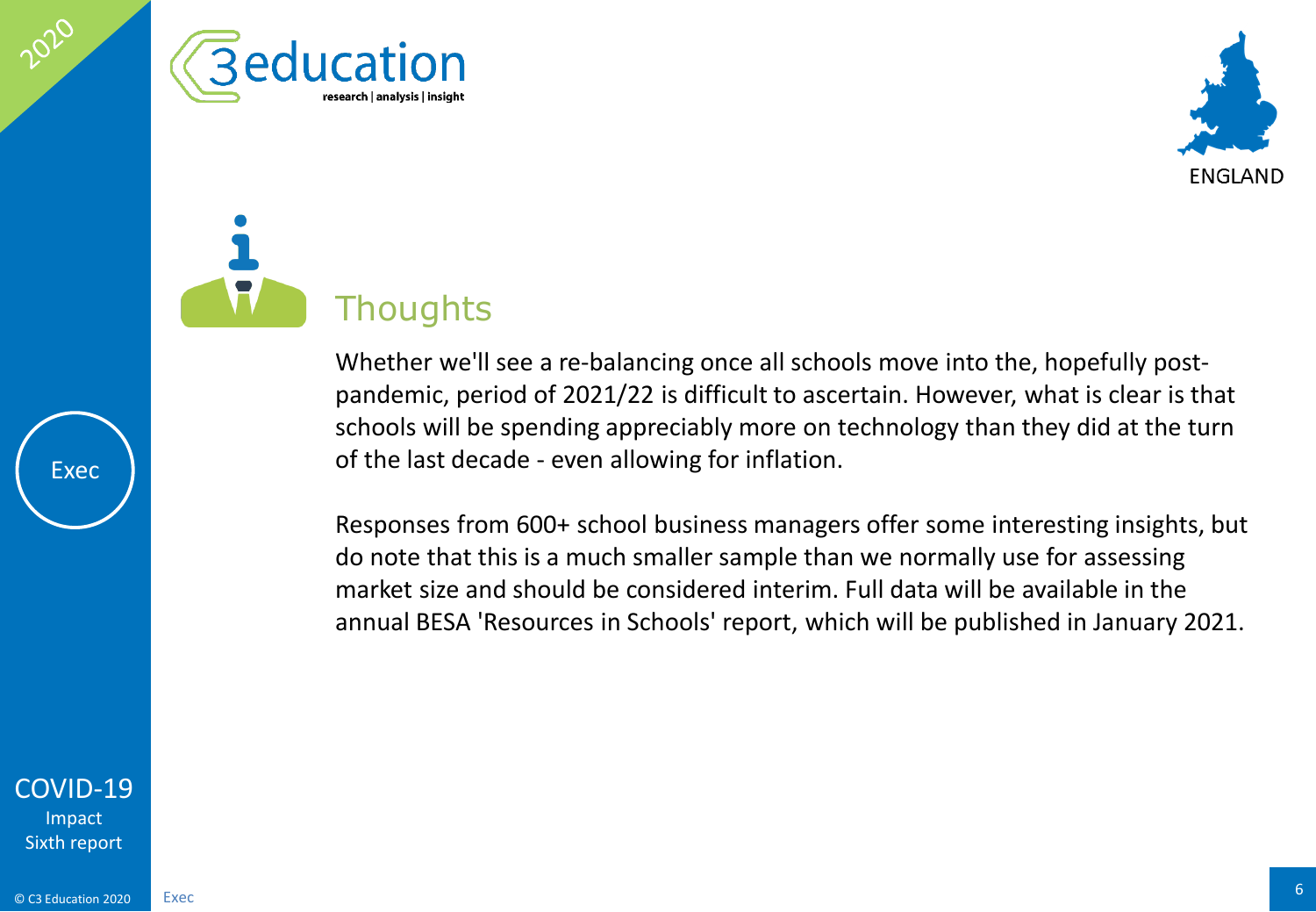





## Spending changes across the primary sector



2020



Primary school spending on ICT is growing **9X** faster than traditional resources *ICT*

*9x*

*32%*

Increase in ICT spending over 7 years compared to

only **4%**for traditional teaching and learning resources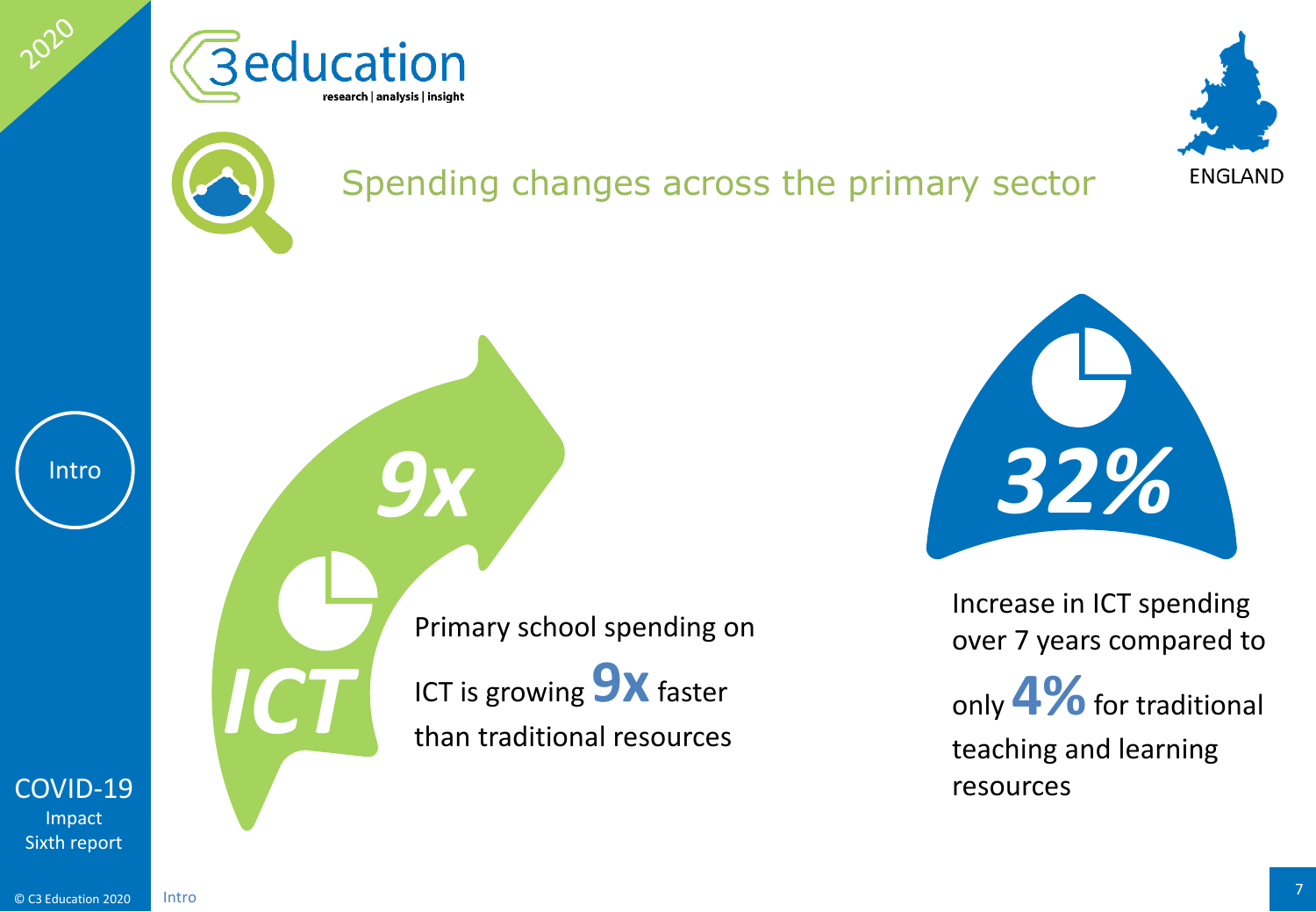

Impact Sixth report

Pri

2020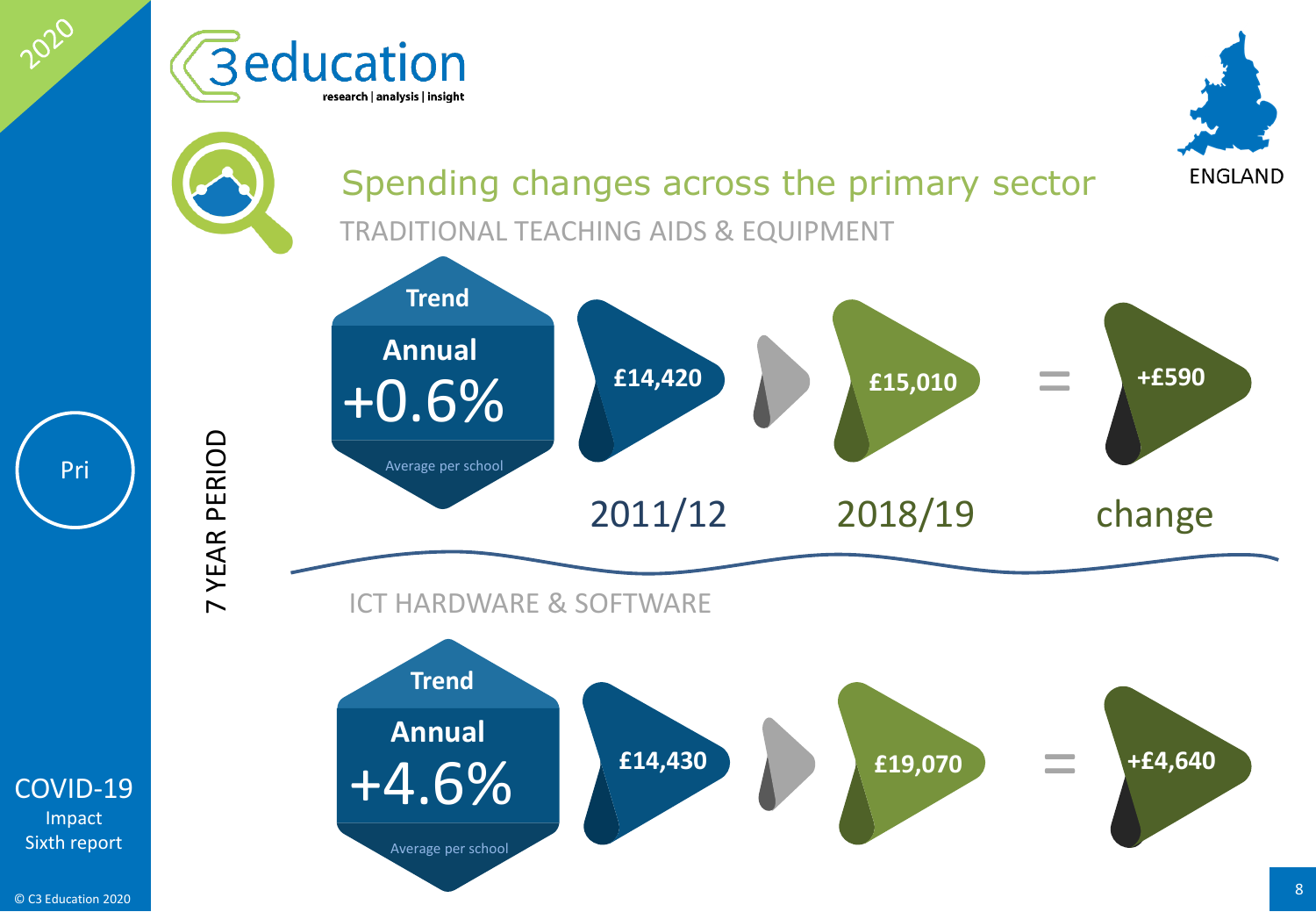





## Forecast changes across the primary sector



2020

[COVID-19](#page-2-0)

Impact Sixth report

*12%*

*2YR*

Primary school spending on ICT is likely to have continued to grow through<br>2019/20 and into 2020/21



In contrast the project is for spending on traditional resources to contract by 7% over two years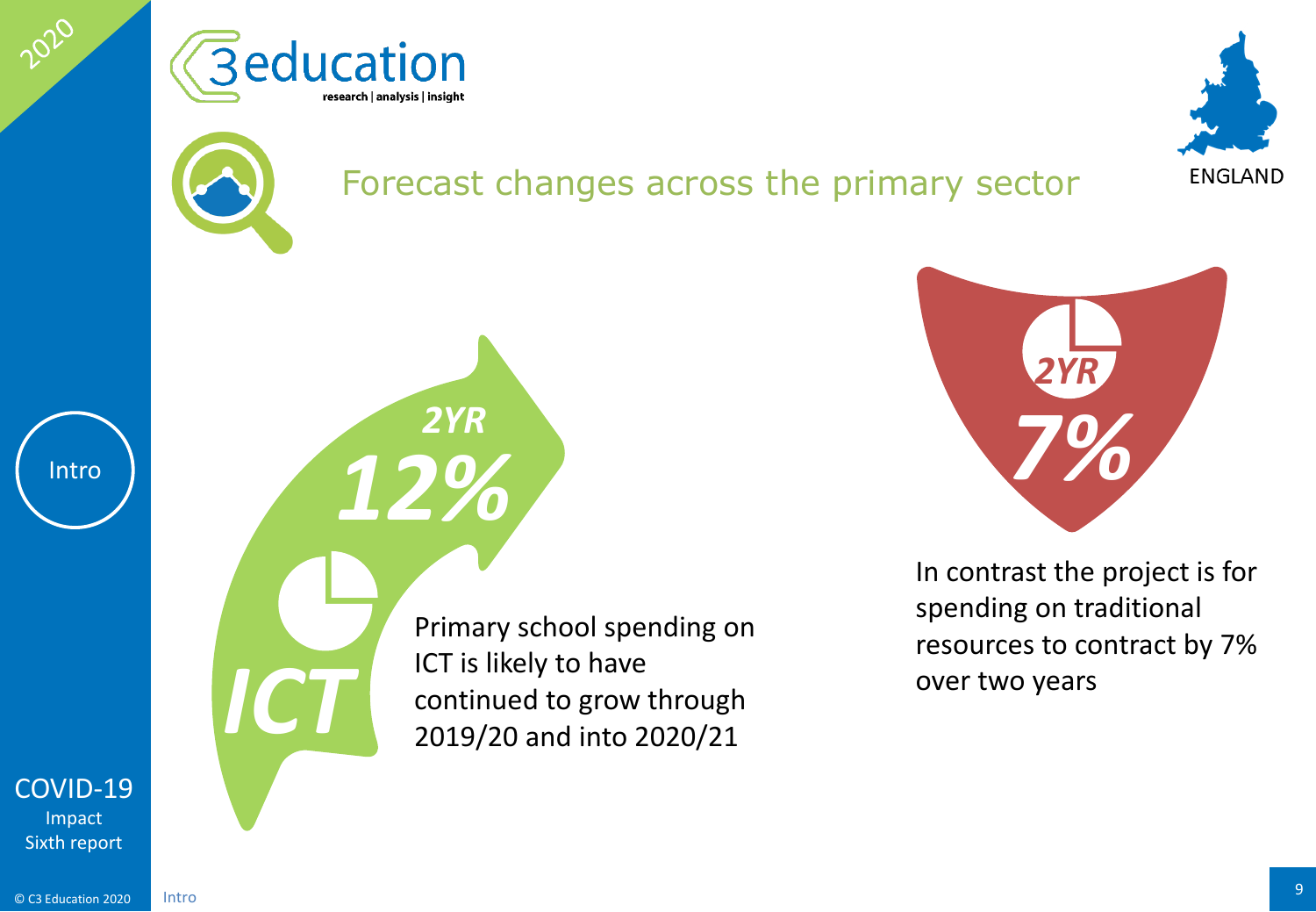

© C3 Education 2020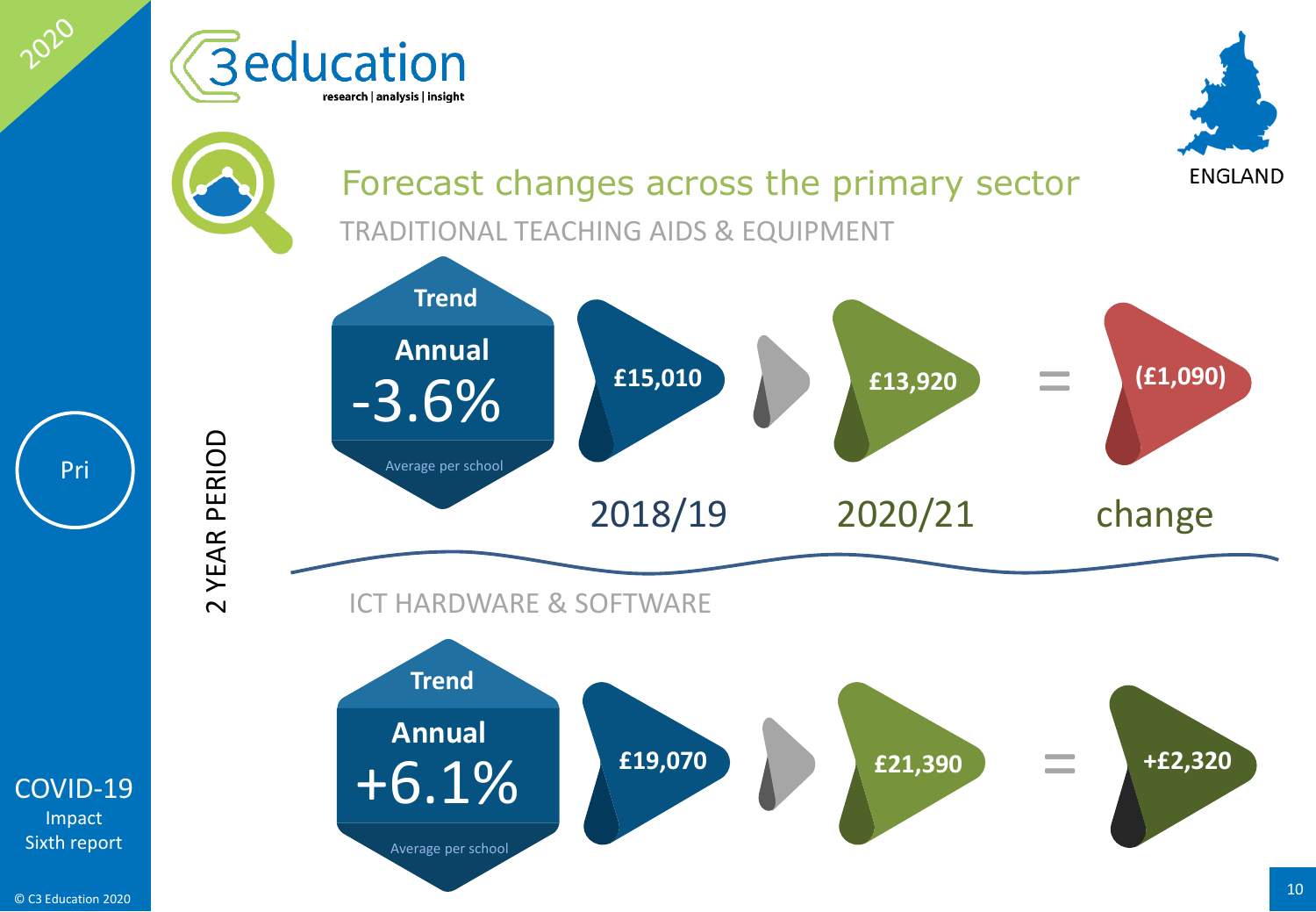





## Spending changes across the secondary sector



2020

Level of increase in ICT spending by secondary schools over the last 7 years

*£16k*

*24%* Increase in ICT spending

over 7 years compared to contraction of -2% for traditional teaching and learning resources

[COVID-19](#page-2-0) Impact Sixth report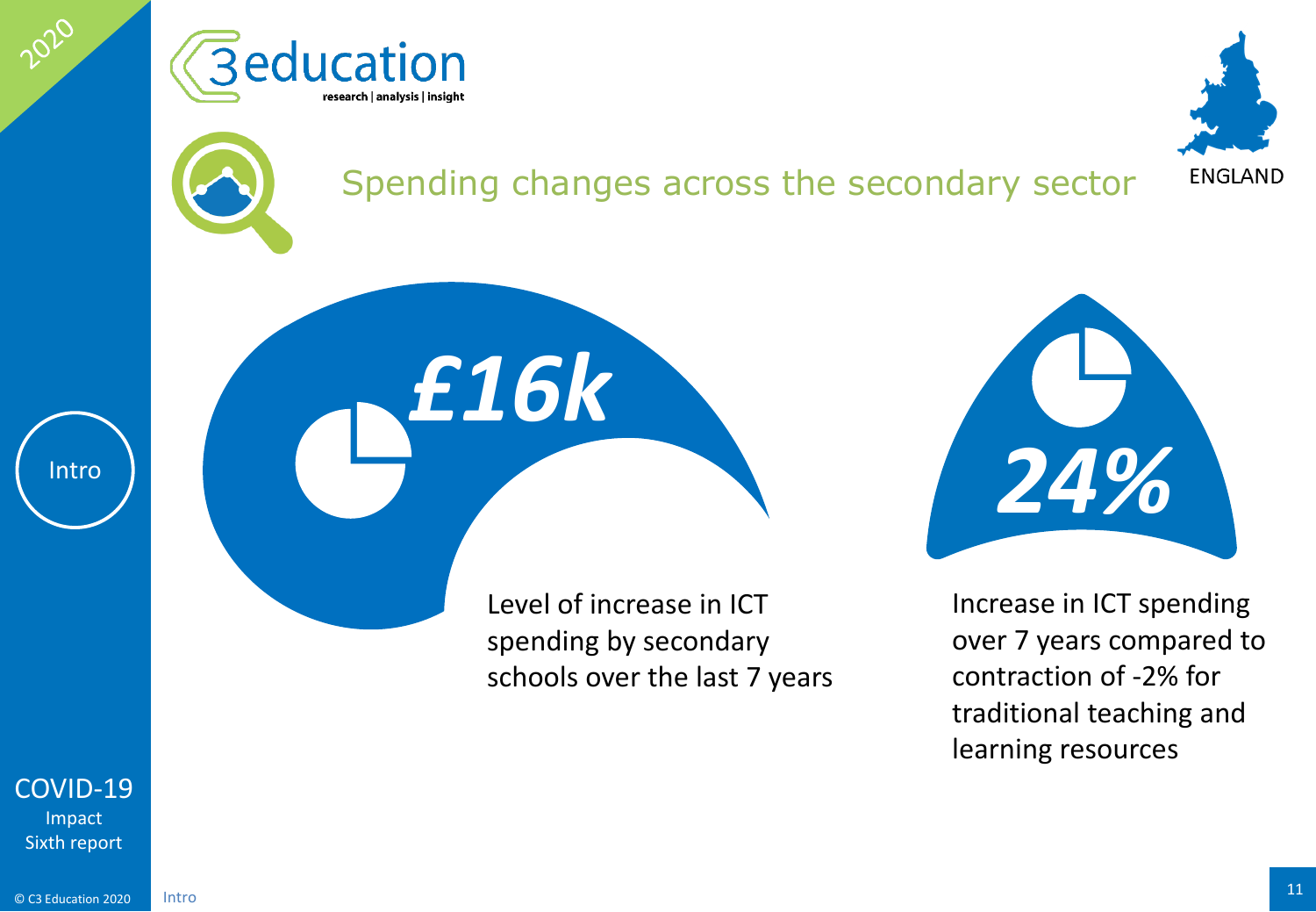

Impact Sixth report

Sec

2020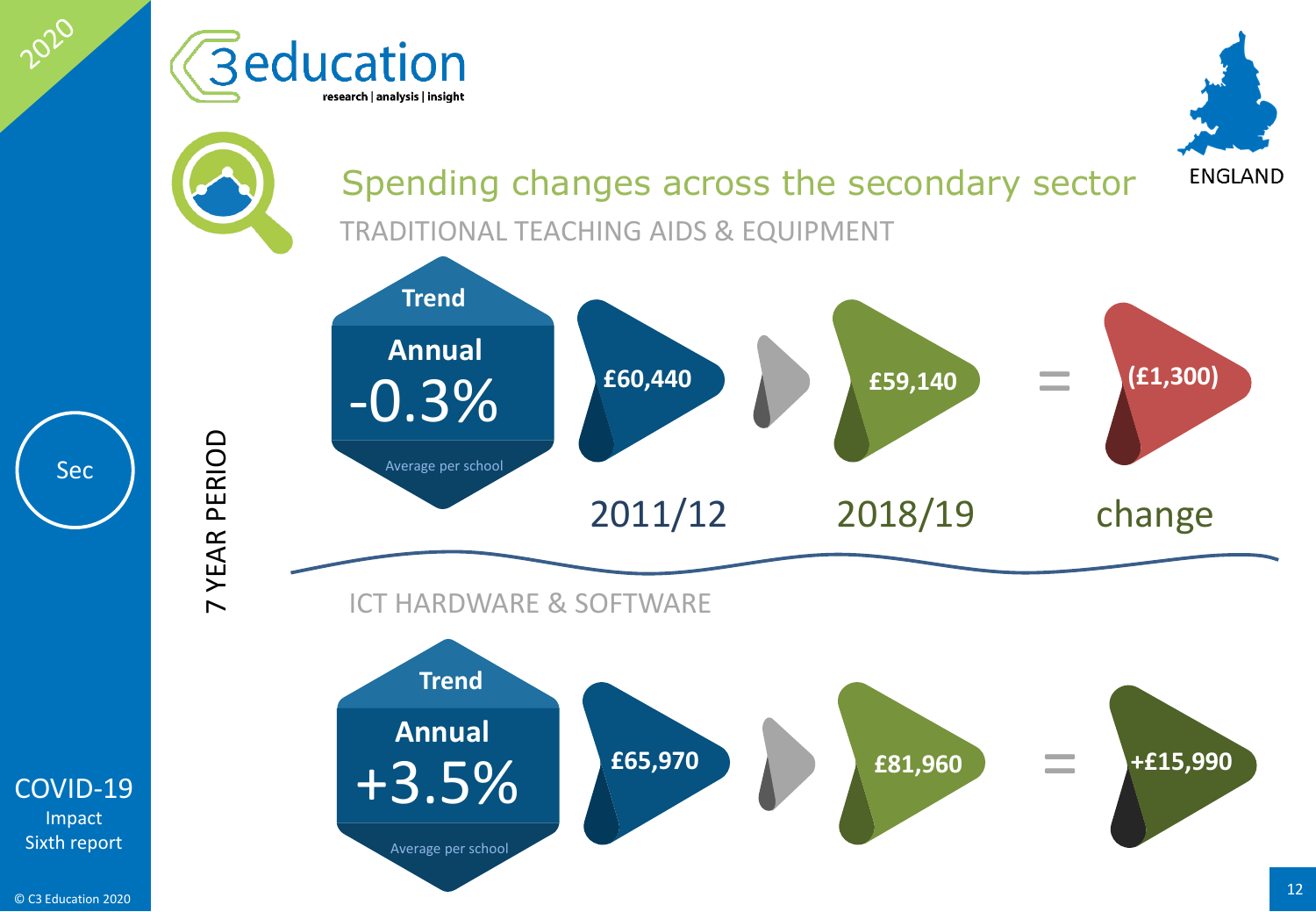

*16%*

*2YR*





## Forecast changes across the secondary sector



2020

[COVID-19](#page-2-0)

Impact Sixth report

Intro

*ICT*

Secondary school spending on ICT is likely to have continued to grow through 2019/20 and into 2020/21 and at a faster rate to the primary sector



In contrast the project is for spending on traditional resources to contract by 8% over two years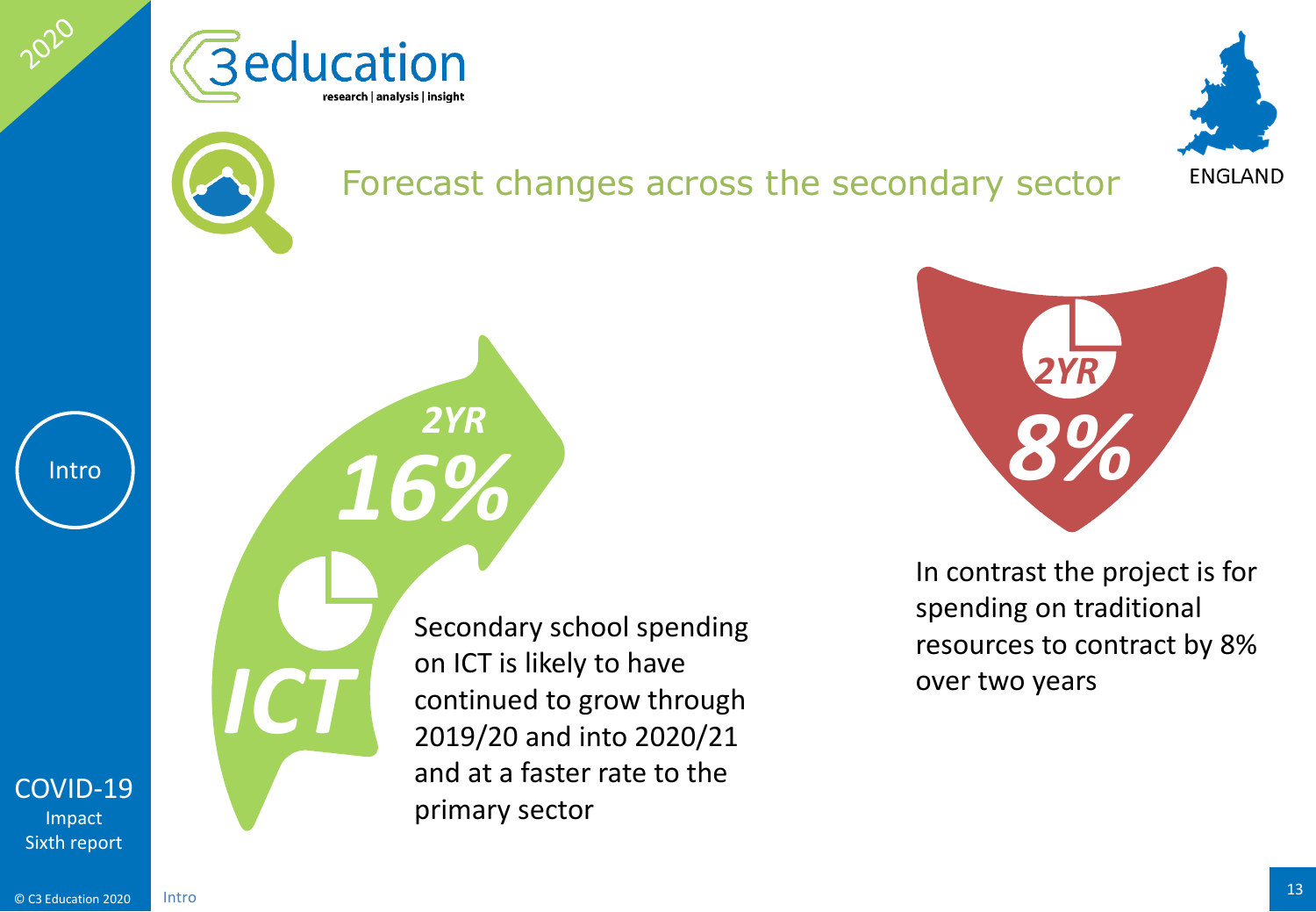

© C3 Education 2020

Impact Sixth report

Sec

2020